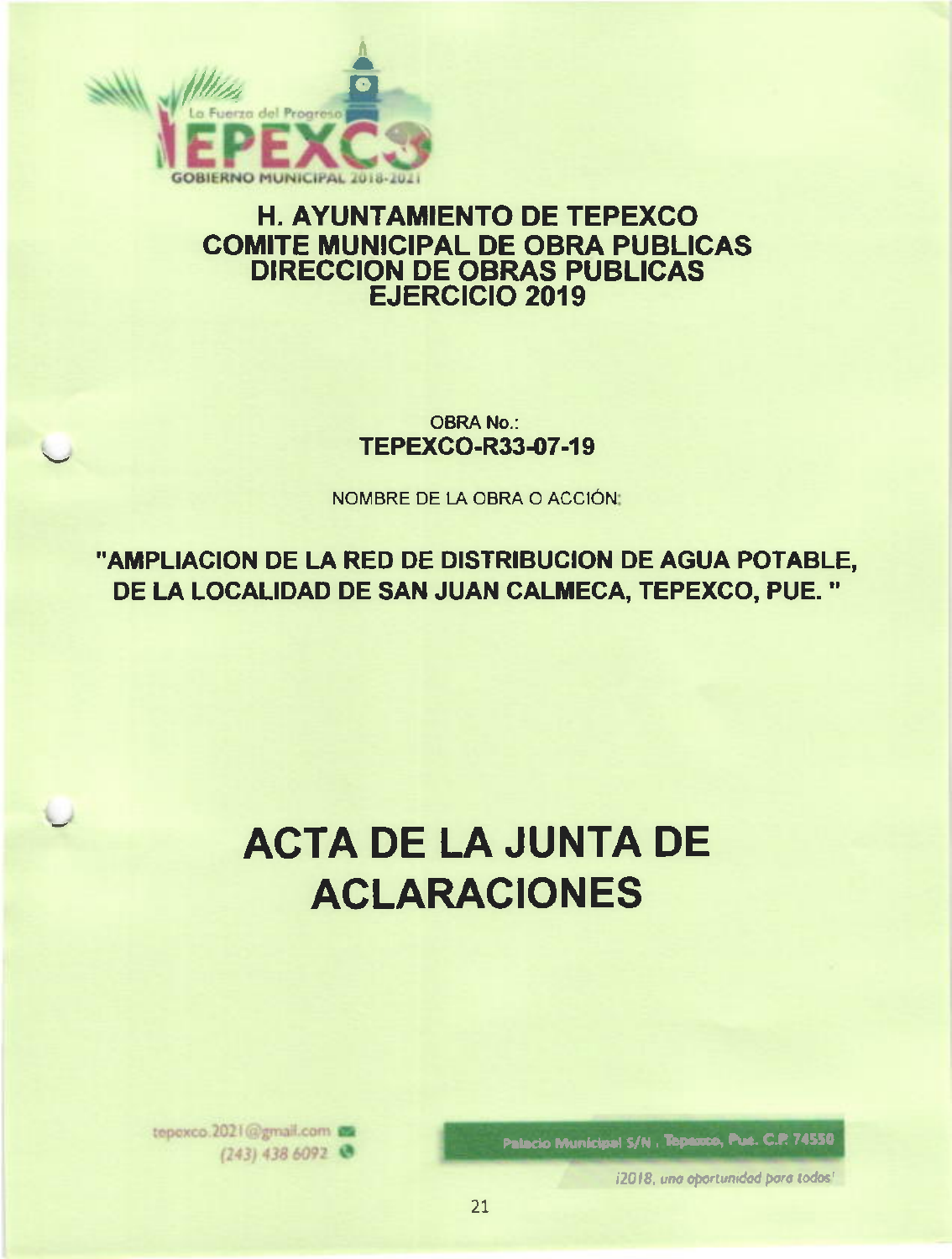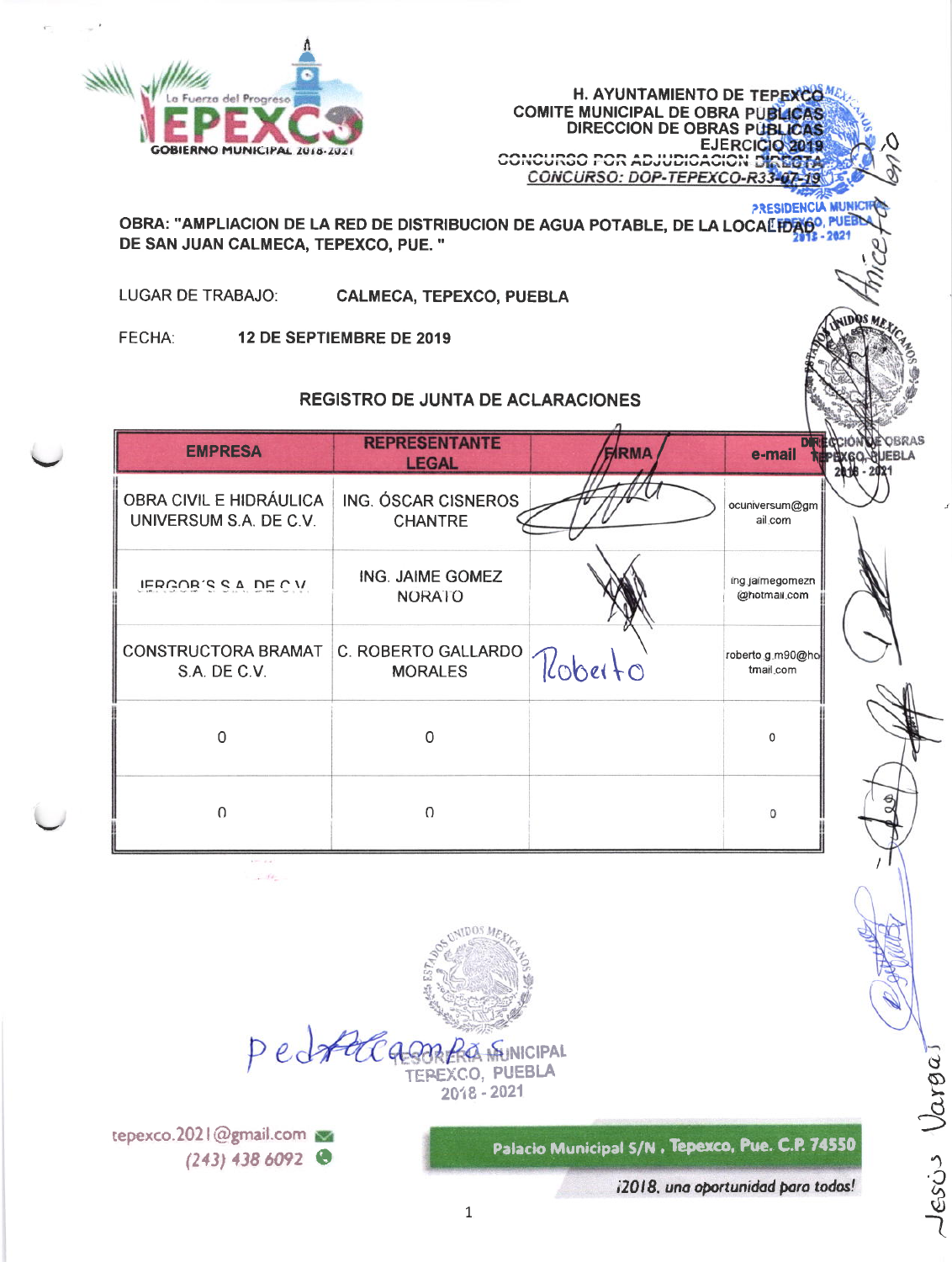

**H. AYUNTAMIENTO DE TEPEXCO COMITE MUNICIPAL DE OBRA PÚBLICAS DIRECCION DE OBRAS PUBLICAS** EJERCICIO 2019 CONCURSO POR ADJUDICACION DIRECTA

CONCURSO: DOP-TEPEXCO-R33-07-19

**NINIDOS** A

# **ACTA DE LA JUNTA DE ACLARACIONES**

QUE SE ELABORA CONFORME A LO ESTIPULADO EN AL ARTICULO 30 FRACCION IV DE LA LEY DE OBRAS PUBLICAS Y SERVICIOS RELACIONADAS CON LA MISMA PARA EL ESTADO DE PUEBLA Y ARTICULO 25 DEL REGLAMENTO DE LA LEY DE OBRA PÚBLICA Y SERVICIÓS RELACIONADOS CON LA MISMA PARA EL ESTADO DE PUEBLA.

# **1.- LUGAR Y FECHA**

EN LA CIUDAD DE TEPEXCO. SIENDO LAS 10:00 HRS DEL DÍA 12 DE SEPTIEMBRE DE 2019 SE REUNEN EN EL DEPARTAMENTO DE OBRAS PUBLICAS DEL H. AYUNTAMIENTO DE MUNICIPIO DE TEPEXCO, ESTADO DE PUEBLA, LAS PERSONAS CUYOS NOMBRES REPRESENTACIÓN Y FIRMAS FIGURAN EN ESTE DOCUMENTO, PARA LLEVAR A CABOTLA JUNTA DE ACLARACIONES A LAS BASES DEL CONCURSO POR ADJUDICACION DIRECTA DE TIPO PRESENCIAL No. DOP-TEPEXCO-R33-07-19, PARA LA ADJUDICACIÓN DE LAREGERA DE OB **PUEBC** DENOMINADA: "AMPLIACION DE LA RED DE DISTRIBUCION DE AGUA POTABLE, DE204AVI2 LOCALIDAD DE SAN JUAN CALMECA, TEPEXCO, PUE, ", UBICADA EN LA LOCALIDAD DE CALMECA, PUEBLA. PERTENECIENTE A ESTE MUNICIPIO.

# 2.- PRESIDE EL ACTO

CON FUNDAMENTO EN LO ESTABLECIDO EN EL ARTICULO 30 FRACCION IV DE LA LEY DE OBRA PUBLICA Y SERVICIOS RELACIONADOS CON LA MISMA PARA EL ESTADO DE PUEBLA, PRESIDE EL PRESENTE ACTO EL C. JOSE EMILIO ROSETE RIVERA, DIRECTOR DE OBRA PUBLICA.

# 3.- MOTIVO

REALIZAR LA JUNTA DE ACLARACIONES CORRESPONDIENTE AL CONCURSO POR ADJUDICACION DIRECTA TIPO PRESENCIAL No DOP-TEPEXCO-R33-07-19, DE LOS TRABAJOS RELATIVOS A: "AMPLIACION DE LA RED DE DISTRIBUCION DE AGUA POTABLE, DE LA LOCALIDAD DE SAN JUAN CALMECA. TEPEXCO. PUE.11.

# 4.- FECHA DE LA VISITA AL SITIO DE REALIZACION DE LOS TRABAJOS

BE CONFORMIDAD CON LO ESTABLECIDO EN LAS BASES DE LICICTACION EN EL PUNTO XVII. DESARROLLO DE LOS ACTOS DEL PROCEDIMIENTO DE LICITACIÓN, Y EN EL PUNTO E E ECHA, HORA Y LUGAR PARA LA VISITA AL SITIO DE REALIZACIÓN DE LOS TRABAJOS. DE LASS BASES DE LICITACION DE LA CONVOCATORIA TIPO PRESENCIAL No DOP-TEPEXCO-FOT-19, Y CON FUNDAMENTO EN LO SEÑALADO EN EL ARTICULO 24 DEL REGLAMENTO. LA VASITA AL SITIO DE LOS TRABAJOS SE LLEVO A CABO EL DÍA 10 DE SEPTIEMBRE DE र्ज्यसः

# ន្តរដ្ឋ **15.- LICITANTES ASISTENTES**

SE ENCUENTRAN PRESENTES LOS LICITANTES CUYA DENOMINACION SOCIAL SE DESCRIBE A CONTINUACION, MISMOS QUE MANIFESTARON SU INTERES EN PARTICIPAR CON EL ESCRITO CORRESPONDIENTE/DE CONFORMIDAD CON LO ESTABLECIDO EN LAS

tepexco.2021@gmail.com

 $(243)$  438 6092

Roberto

Dedratampe

i2018, una oportunidad para todos!

Palacio Municipal S/N, Tepexco, Pue. C.P. 74550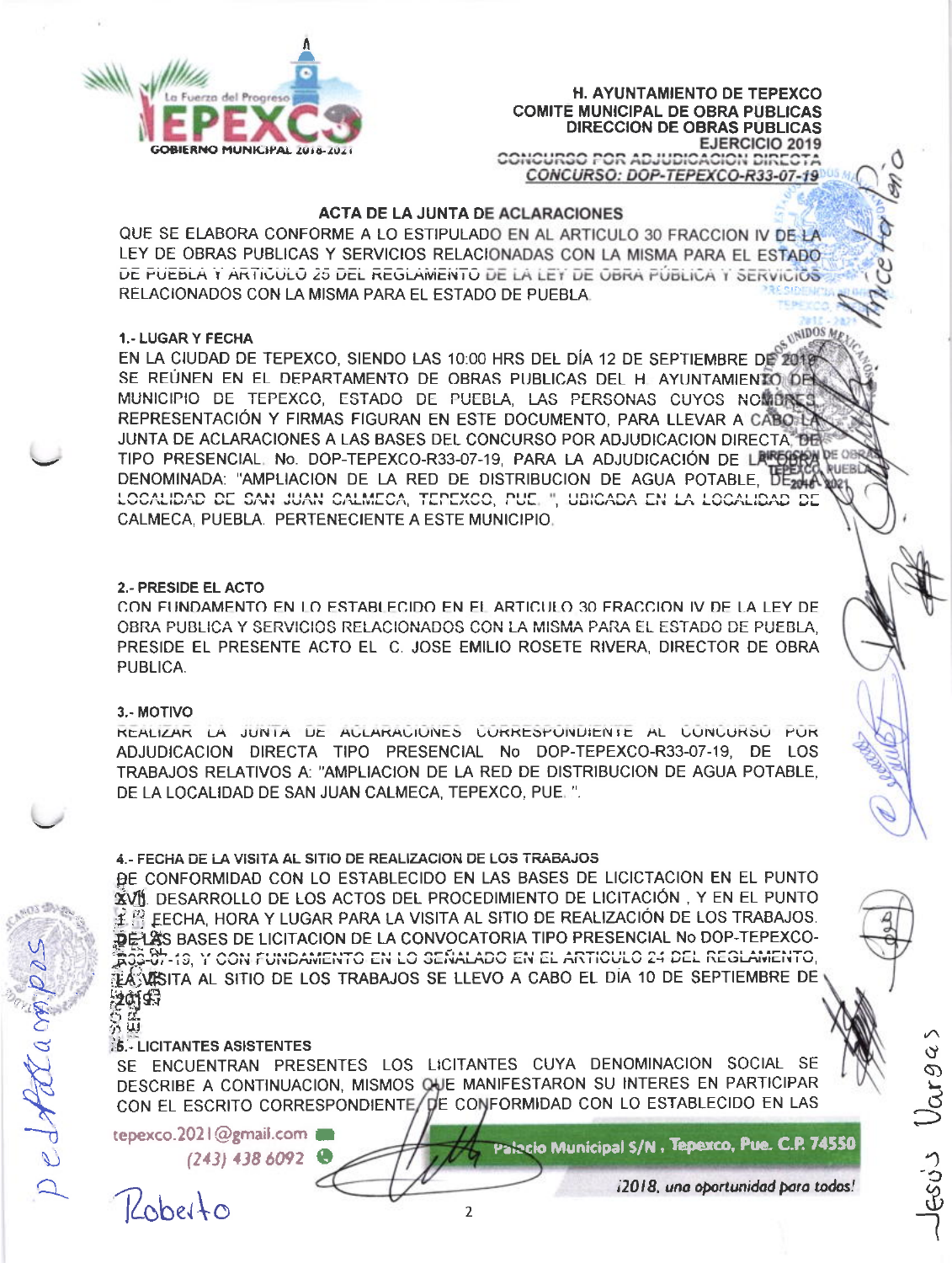

#### H. AYUNTAMIENTO DE TEPEXCO **COMITÉ MUNICIPAL DE OBRA PÚBLICAS DIRECCION DE OBRAS PÚBLICAS EJERCICIO 2019 CONCURSO POR ADJUDICACION DIRECTA** CONCURSO: DOP-TEPEXCO-R33-07-19

# BASES DEL CONCURSO DE LA PRESENTE LICITACION.

| <b>EMPRESA</b>                                 | <b>REPRESENTANTE</b>         |
|------------------------------------------------|------------------------------|
| OBRA CIVIL E HIDRAULICA UNIVERSUM S.A. DE C.V. | ING. OSCAR CISNEROS CHANTRE. |
| JERGOB'S S.A. DE C.V.                          | ING, JAIME GOMEZ NORATO      |
| CONSTRUCTORA BRAMAT S.A. DE C.V.               | C. ROBERTO GALLARDO MORALES  |
|                                                |                              |
|                                                |                              |

6.- MODIFICACIONES A LA CONVOCATORIA O ACLARACIONES A LOS LICITANTES EL H. AYUNTAMIENTO DE TEPEXCO, PUEBLA, POR CONDUCTO DE LA DIRECCIÓN DE OBRAF PÚBLICAS, HACE DEL CONOCIMIENTO DE LOS LICITANTES LAS SIGUIENTES MODIFICACIÓNES ACLARACIONES A LOS SIGUIENTES ASPECTOS CONTENIDOS EN LA CONVOCATORIA:

**DIRECCIÓN DE NERAS TEPEXCO, PIN** bkas ka 2018 - 2021

#### SIN MODIFICACIONES O ACLARACIONES DE LA CONVOCATORIA **HACIA LOS LICITANTES**

# 7.- DOCUMENTOS Y/O ANEXOS QUE SE ENTREGAN A LOS LICITANTES

EN EL PRESENTE ACTO SE HACE ENTREGA A TODOS LOS PARTICIPANTES PRESENTES Y SE PONE A DISPOSICION DE LOS AUSENTES QUE HAYAN MANIFESTADO SU INTERES EN PARTICIPAR EN EL PROCEDIMIENTO DE CONTRATACION, LOS SIGUIENTES DOCUMENTOS, LOS CUALES PASAN A FORMAR PARTE INTEGRANTE DE LAS BASES DE PARTICIPACION:

#### NO EXISTEN DOCUMENTOS Y/O ANEXOS ADICIONALES A INTEGRAR EN LAS BASES DE LICITACION A LOS LICITANTES

#### 8.- RECOMENDACIONES DE LA CONVOCANTE A LOS LICITANTES

CON LA FINALIDAD DE EVITAR QUE LAS PROPUESTAS TECNICAS O ECONOMICAS DE LOS LIGTANTES DE ESTA CONVOCATORIA SEAN DESECHADAS, A CONTINUACION SE LES INFORMA DE LAS CAUSALES QUE PROVOCAN MAYOR FRECUENCIA DE DESECHAMIENTO:

1.- ESTRUCTURACION INCORRECTA DEL PRECIO UNITARIO DE LOS CONCEPTOS

2.- CALCULO INCORRECTO EN EL PRECIO UNITARIO

3.- INCUMPLIMIENTO EN LA PRESENTACION DE ALGUN DOCUMENTO REQUERIDO Y

NECESARIO PARA PODER REALIZAR LA EVALUACION CORRECPONDIENTE.

9.-SOLICITUDES DE ACLARACION FORMULADAS POR LOS LICITANTES Y RESPUESTAS POR **LA-GONVOCANTE** 

A@@MTINUACIÓN SE PROCEDE A ENUMERAR Y DAR RESPUESTA A LAS PREGUNTAS FORMULADAS POR CADA UNO DE LOS LICITANTES QUE MANIFESTARON SU INTERES EN PARTICIPAR EN EL PROGEDIMIENTO DE ADJUDICACION DIRECTA:

NO EXISTEN DUDAS O PREGUNTAS SOBRE LA CONVOCATORIA POR PARTE DE LOS **E LICITANTES PRESENTADAS POR ESCRITO DURANTE EL PERIODO ESTABLECIDO** 

# 19. PREGUNTAS PRESENTADAS PERSONALMENTE EN ESTA JUNTA Y RESPUESTAS DE LA CONVOCANTE

A CONTINUACIÓN SE PROCEDE A ENUMERAR Y DAR RESPUESTA A LAS PREGUNTAS FORMULADAS POR CADA UNO DE LOS LICITANTES QUE MANIFESTARON SU INTERES EN PARTICIPAR EN EL PROCEDIMIENTO DE AD ILIDICACION DIREG **ΤΔ** 

tepexco.2021@gmail.com

 $(243)$  438 6092

Pobeito

NAPO

Palacio Municipal S/N, Tepexco, Pue. C.P. 74550

i2018, una oportunidad para todos!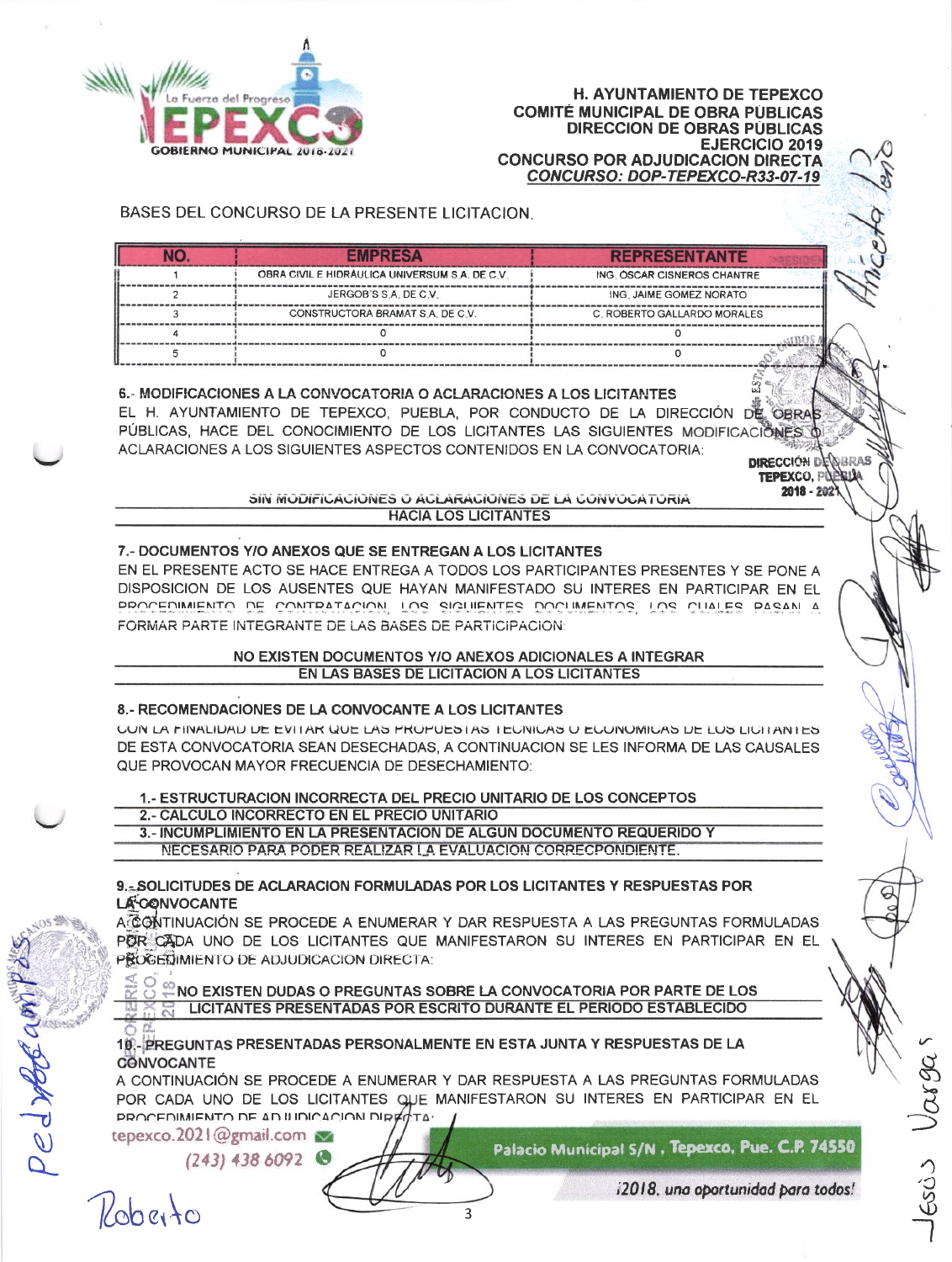

**H. AYUNTAMIENTO DE TEPEXCO COMITÉ MUNICIPAL DE OBRA PÚBLICAS DIRECCION DE OBRAS PÚBLICAS EJERCICIO 2019** CONCURSO FOR ADJUDICACION DIRECTA CONCURSO: DOP-TEPEXCO-R33-07-19

Varga

 $\overline{\mathcal{L}}$ 

#### SIN PREGUNTAS QUE HICIERAN LAS EMPRESAS PARTICIPANTES DE PROCEDE A CONCLUIR LA PRESENTE

11.- PREGUNTAS DERIVADAS POR LAS RESPUESTAS QUE DIO LA CONVOCANTE SE PROCEDE A ENUMERAR Y DAR RESPUESTA A LAS PREGUNTAS FORMULADAS POR CADA UNO DE LOS LICITANTES, DERIVADAS POR LAS RESPUESTAS A LAS PREGUNTAS FORMULADAS:

> SIN PREGUNTAS QUE HICIERAN LAS EMPRESAS PARTICIPANTES DE PROCEDE A CONCLUIR LA PRESENTE

## **12.- HECHOS RELEVANTES Y MANIFESTACIONES**

ATENDIENDO A LAS CARACTERISTICAS, COMPLEJIDAD Y MAGNITUD DE LOS TRABAJOS A REALIZARECO SE LES INFORMA A TODOS LOS LICITANTES QUE ESTA ES LA PRIMERA JUNTA DE ACLARACIONES, 2  $2010$ POR LO QUE AL NO EXISTIR DUDAS O ACLARACIONES SOBRE LA CONVOCATORIA POR PARTE DE LOS LICITANTES. SE INFORMA QUE LA FECHA DE CELEBRACION DEL ACTO DE PRESENTACION Y APERTURA DE PROPOSICIONES SE MANTIENE VIGENTE CONFORME A LOS ESTIPULADO EN LA CONVOCATORIA

## **13.- CIERRE DEL EVENTO**

**CESCIA** 

EN VIRTUD DE QUE LOS LICITANTES PRESENTES MANIFIESTAN NO TENER MAS PREGUNTAS QUE FORMULAR A LA CONVOCANTE Y DECLARAN SU CONFORMIDAD CON LAS RESPUESTAS DADAS POR LA MISMA A TODAS Y CADA UNA DE LAS PREGUNTAS REALIZADAS, SE LES INFORMA QUE DE ACUERDO CON LO DISPUESTO EN LOS ARTICULOS 30 FRACCION IV Y 32 DE LA LEY DE OBRA PUBLICA Y SERVICIOS RELACIONADOS CON LA MISMA PARA EL ESTADO DE PUEBLA. ARTICULO 25 DE SU REGLAMENTO, NO EXISTEN MODIFICACIONES EFECTUADAS A LA CONVOCATORIA DE TIPO PRESENCIAL, PARA CONSIDERAR EN LA ELABORACIÓN DE LAS PROPOSICIONES.

ASIMISMO. SE HACE CONSTAR QUE AL TERMINO DE ESTA JUNTA DE ACLARACIONES. SE DIO LECTURA A LA PRESENTE ACTA, FIRMANDO DE CONFORMIDAD LOS QUE EN ELLA INTERVINIERON Y PARA HACER CONSTAR QUE CADA PARTICIPANTE RECIBIO COPIA DE LA PRESENTE ACTA A LOS PARTICIPANTES PRESENTES Y SE PONE A DISPOSICION DE LOS AUSENTES EN LAS OFICINAS DE LA CONVOCANTE

NO HABIENDO OTRO ASUNTO QUE TRATAR SE DA POR TERMINADO ESTE ACTO, SIENDO LAS 11:00 HRS DEL DÍA DE SU INICIO.

POR EL COMITÉ MUNICIPAL DE OBRA PÚBLICA Y SERVICIOS RELACIONADOS CON LAS MISMA, PARA EL MUNICIPIO DE TEPEXCO, RUEBLA.